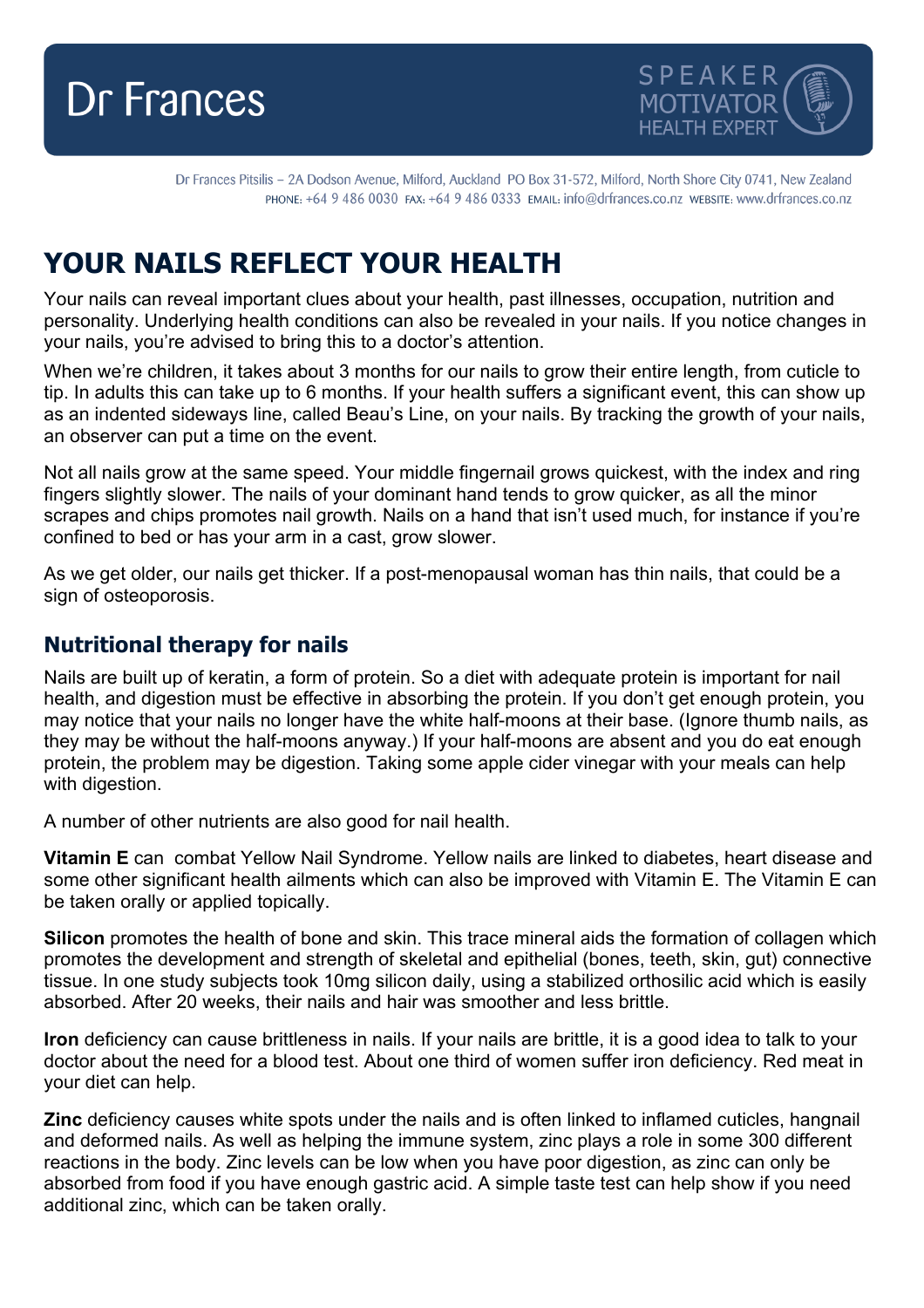**Biotin** taken orally can increase the thickness of your nails. A study showed that in 63% of participants, who had brittle nails, the thickness increased by 25%. The daily biotin dose was 2.5mg administered in just over 5 months.

## **Fungal infection of the nails**

By far the most common nail disorder is fungal nail infection or Onychomycosis. In most cases, the fungus starts on the skin and spreads under the nails.

Onychomycosis occurs mostly in adults and usually affects the toenails. In some countries, fungal nail infection affects up to 13% of the population. Its rising incidence is a factor of people living longer, more people with diabetes and immuno-suppression.

Fungal nail infection is most often caused by the Trichophyton rubrum fungus (70% of cases), while the Trichophyton mentagrophytes fungus accounts for about 20% of cases.

The people most at risk of getting fungal nail infection are those of higher age, with a family history of the infection, being in poor health generally, living in a warm climate, taking communal baths, wearing sweaty footwear and suffering immune suppression due to drugs or HIV.

# **Treating nail fungus**

If you think you have a fungal nail infection, take some nail clippings to your doctor, as other nail disorders may present similar symptoms. It is important to make sure of the condition before you start treatment, which can be difficult. Drugs taken orally for the condition may have side effects.

Fungal nail infections are difficult to treat. Topical creams only work in about 10% of cases. Oral drugs work more than half the time, curing as much as 70% of cases. However, this treatment needs to continue for about three months, with regular blood tests as the potential side effects might impact on the liver.

Low Level Laser Therapy (LLLT) has emerged as a new way to treat fungal nail infection. Now available in New Zealand, LLLT can help with wound healing, reducing bruising and injury. Its success rate in treating fungal nail infection is 70-90%, requiring one to three treatments. If you suffer from fungal nail infection, LLLT may be a good option that lets you avoid drugs and their side effects.

Surgery is also a possible way to deal with fungal nail infection. This involves removing the infected nail completely or chemically dissolving the nail using urea paste.

## **Other nail ailments**

**Psoriasis of the nails** is the second most likely nail ailment after fungal nail infection. With psoriasis, nails may look pitted and be thicker. While you cannot do anything specific about it, it may be a signal that you need to get a general health check-up.

**Koilionychia** causes nails to curl up or become spoon- shaped. It can indicate diabetes, iron deficiency, protein deficiency or auto-immune disease such as Systemic Lupus Erythematosis (SLE), or Raynauds Disease.

**Thin, brittle, splitting nails** can be caused by osteoporosis, malnutrition, un underactive thyroid, eczema or iron deficiency.